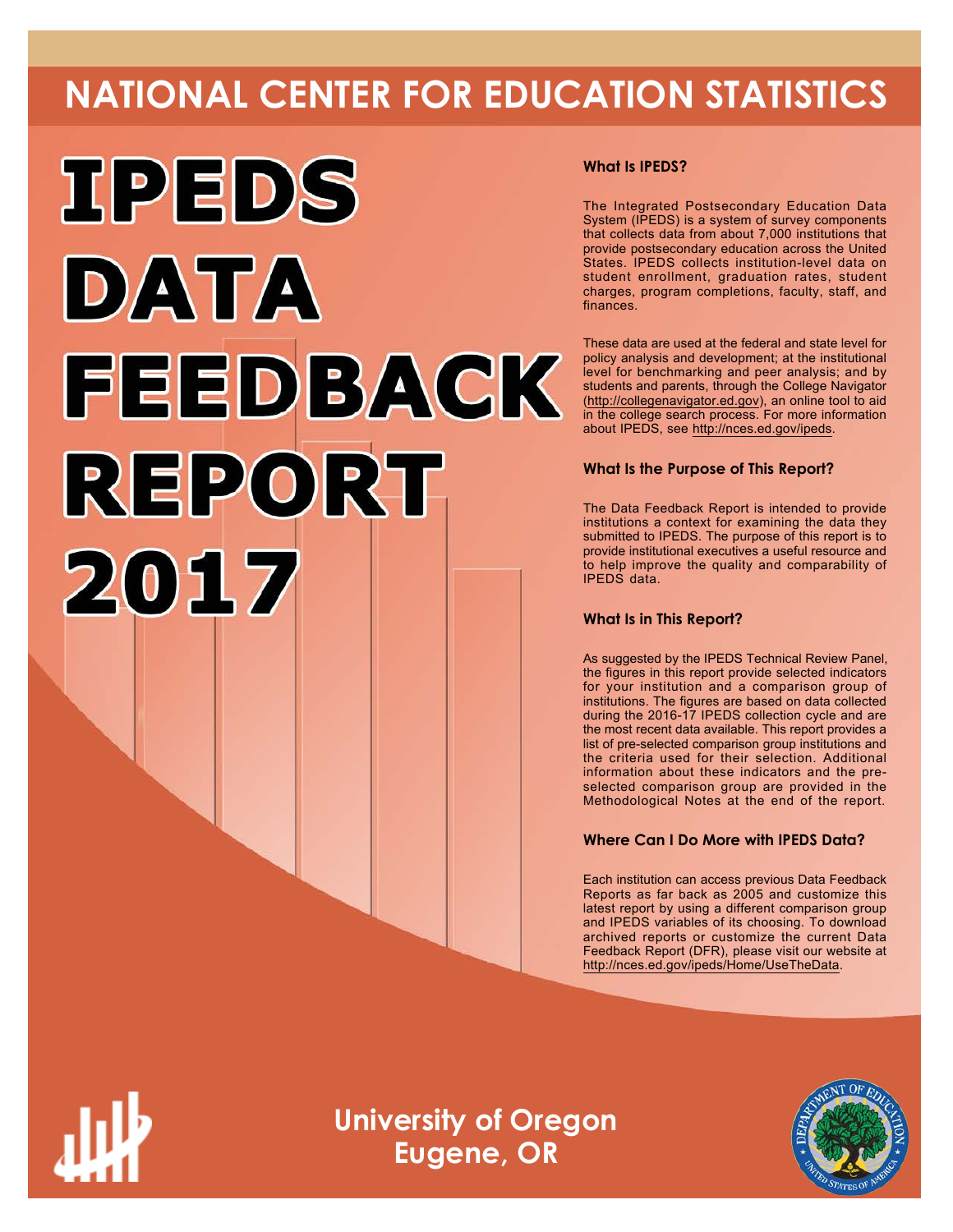#### **COMPARISON GROUP**

Comparison group data are included to provide a context for interpreting your institution's statistics. If your institution did not define a custom comparison group for this report by July 14, 2017 NCES selected a comparison group for you. (In this case, the characteristics used to define the comparison group appears below.) The Customize Data Feedback Report functionality on the IPEDS Data Center at this provided link [\(http://nces.ed.gov/ipeds/datacenter/\)](http://nces.ed.gov/ipeds/datacenter/) can be used to reproduce the figures in this report using different peer groups.

The custom comparison group chosen by University of Oregon includes the following 8 institutions:

Indiana University-Bloomington (Bloomington, IN)

- University of California-Santa Barbara (Santa Barbara, CA)
- University of Colorado Boulder (Boulder, CO)
- University of Iowa (Iowa City, IA)
- University of Michigan-Ann Arbor (Ann Arbor, MI)
- University of North Carolina at Chapel Hill (Chapel Hill, NC)
- University of Virginia-Main Campus (Charlottesville, VA)
- University of Washington-Seattle Campus (Seattle, WA)

#### **The figures in this report have been organized and ordered into the following topic areas:**

| 1) Admissions (only for non-open-admissions schools) | Fig. 1 and 2                       | Pg. 3          |
|------------------------------------------------------|------------------------------------|----------------|
| 2) Student Enrollment                                | Fig. 3 and 4                       | Pq. 3 and 4    |
| 3) Awards                                            | Fig. 5                             | Pg. 4          |
| 4) Charges and Net Price                             | Fig. 6 and 7                       | Pg.4           |
| 5) Student Financial Aid                             | Fig. 8, 9, 10 and 11               | Pg. 5          |
| 6) Military Benefits*                                | [No charts applicable]             |                |
| 7) Retention and Graduation Rates                    | Fig. 12, 13, 14, 15, 16, 17 and 18 | Pg. 6, 7 and 8 |
| 8) Finance                                           | Fig. 19 and 20                     | Pq. 9          |
| 9) Staff                                             | Fig. 21 and 22                     | Pg. 9          |
| 10) Libraries*                                       | [No charts applicable]             |                |

\*These figures only appear in customized Data Feedback Reports (DFR), which are available through Use the Data portal on the IPEDS website.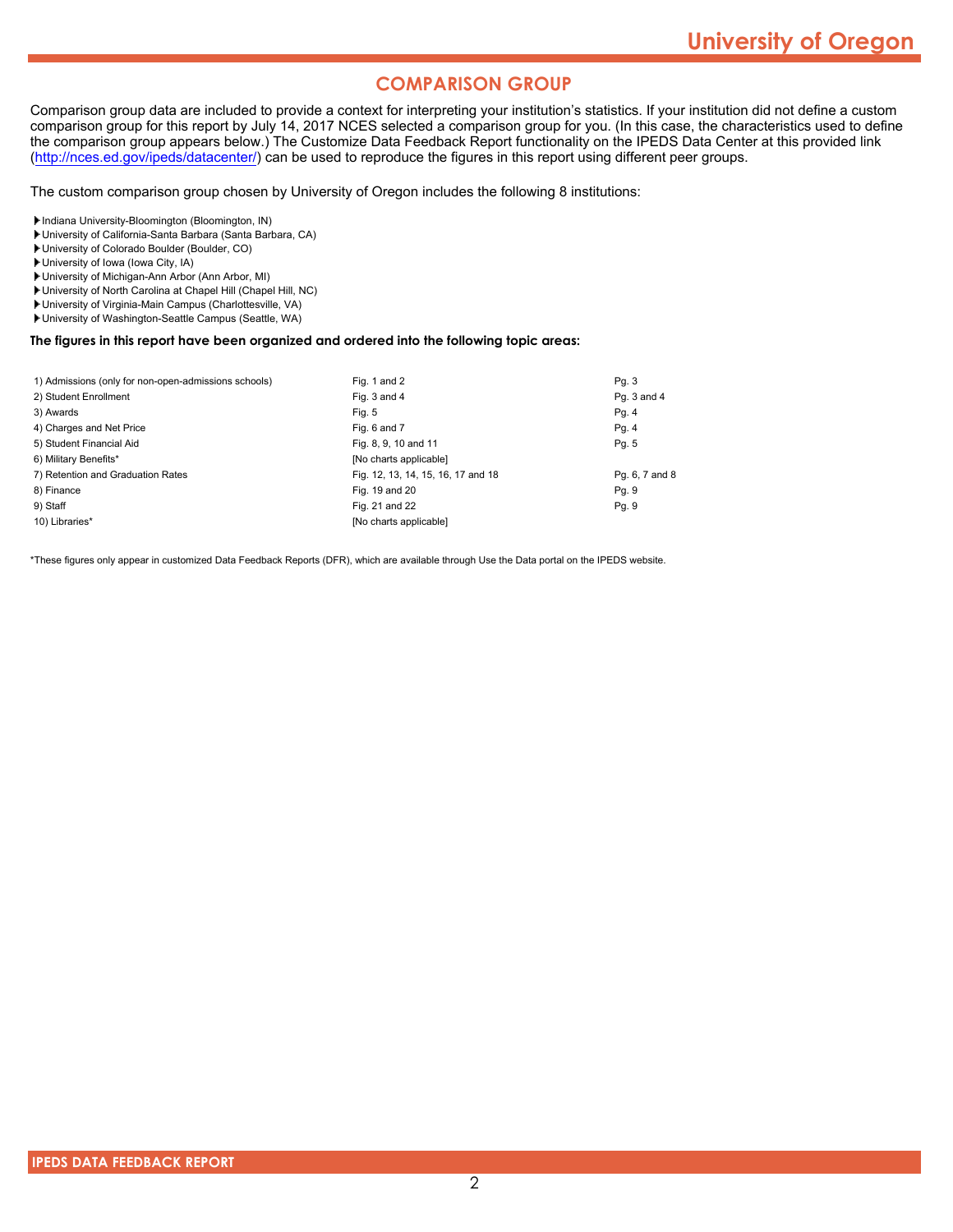**Figure 1. Number of first-time undergraduate students who applied, were admitted, and enrolled full and part time: Fall 2016**



NOTE: Admissions data are presented only for institutions that do not have an open admission policy, and apply to first-time, degree/certificate-seeking undergraduate students only. For details, see the Methodological Notes. N is the number of institutions in the comparison group.

SOURCE: U.S. Department of Education, National Center for Education Statistics, Integrated Postsecondary Education Data System (IPEDS): Winter 2016-17, Admissions component.

#### **Figure 2. Percent of first-time undergraduate applicants admitted, and percent of admissions enrolled, by full- and part-time status: Fall 2016**



NOTE: Admissions data are presented only for institutions that do not have an open admission policy, and apply to first-time, degree/certificate-seeking undergraduate students only. For details, see the Methodological Notes. Median values for the comparison group will not add to 100%. See "Use of Median Values for Comparison Group" for how median values are determined. N is the number of institutions in the comparison group.

SOURCE: U.S. Department of Education, National Center for Education Statistics, Integrated Postsecondary Education Data System (IPEDS): Winter 2016-17, Admissions component.

#### **Figure 3. Percent of all students enrolled, by race/ethnicity, and percent of students who are women: Fall 2016**



**The Comparison Group Median (N=8)** Comparison Group Median (N=8)

NOTE: For more information about disaggregation of data by race and ethnicity, see the Methodological Notes. Median values for the comparison group will not add to 100%. See "Use of Median Values for Comparison Group" for how median values are determined. N is the number of institutions in the comparison group.

SOURCE: U.S. Department of Education, National Center for Education Statistics, Integrated Postsecondary Education Data System (IPEDS): Spring 2017, Fall Enrollment component.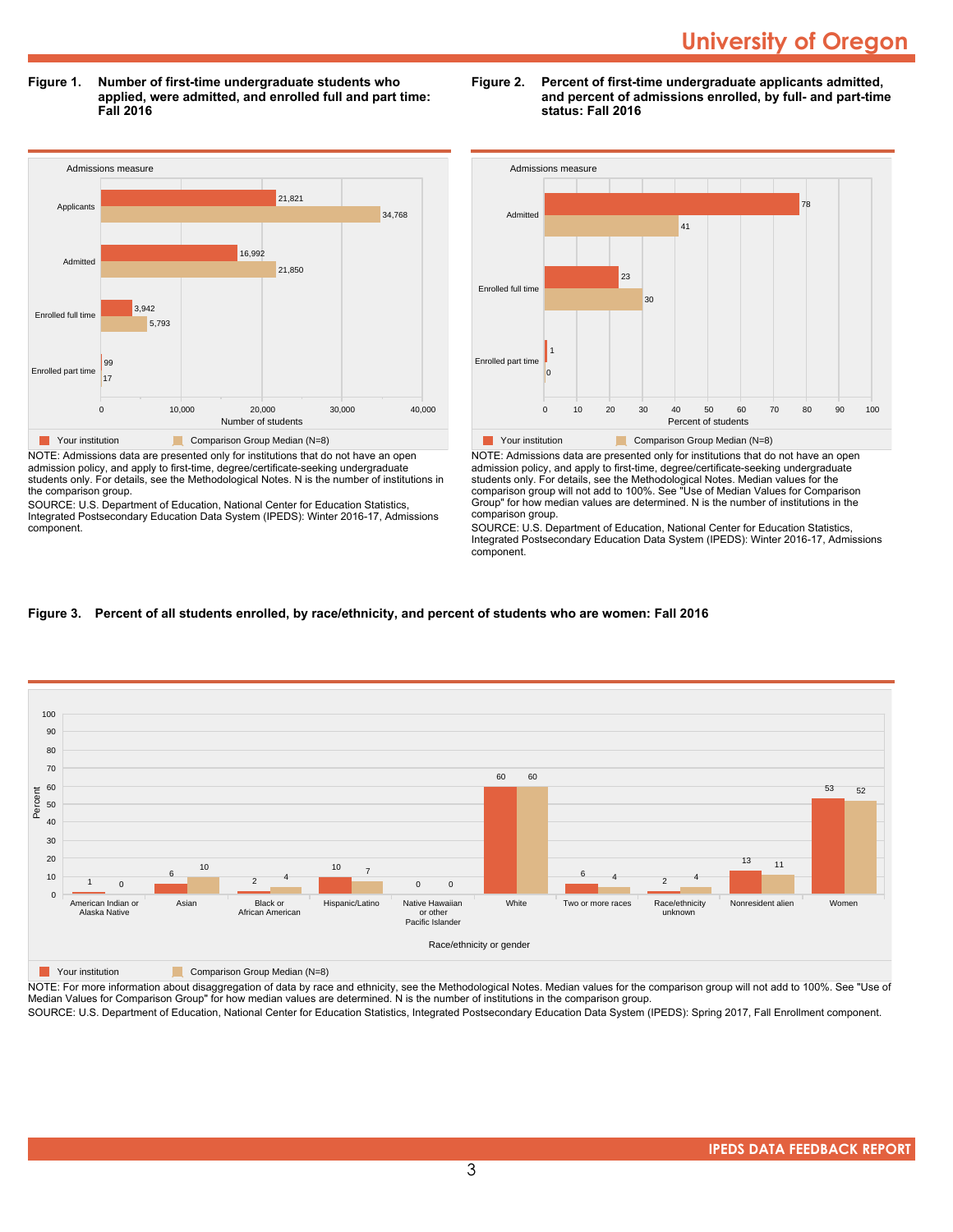**Figure 4. Unduplicated 12-month headcount of all students and of undergraduate students (2015-16), total FTE enrollment (2015-16), and full- and part-time fall enrollment (Fall 2016)**



NOTE: For details on calculating full-time equivalent (FTE) enrollment, see Calculating FTE in the Methodological Notes. Total headcount, FTE, and full- and part-time fall enrollment include both undergraduate and postbaccalaureate students, when applicable. N is the number of institutions in the comparison group.

SOURCE: U.S. Department of Education, National Center for Education Statistics, Integrated Postsecondary Education Data System (IPEDS): Fall 2016, 12-month Enrollment component and Spring 2017, Fall Enrollment component.

**Figure 5. Number of degrees awarded, by level: 2015-16**



NOTE: For additional information about postbaccalaureate degree levels, see the Methodology Notes. N is the number of institutions in the comparison group. SOURCE: U.S. Department of Education, National Center for Education Statistics, Integrated Postsecondary Education Data System (IPEDS): Fall 2016, Completions component.

#### **Figure 6. Academic year tuition and required fees for full-time, first -time degree/certificate-seeking undergraduates: 2013-14 to 2016-17**



NOTE: The tuition and required fees shown here are the lowest reported from the categories of in-district, in-state, and out-of-state. N is the number of institutions in the comparison group.

SOURCE: U.S. Department of Education, National Center for Education Statistics, Integrated Postsecondary Education Data System (IPEDS): Fall 2016, Institutional Characteristics component.

#### **Figure 7. Average net price of attendance for full-time, first-time degree/certificate-seeking undergraduate students, who were awarded grant or scholarship aid: 2013-14 to 2015- 16**



NOTE: Average net price is for full-time, first-time degree/certificate-seeking undergraduate students and is generated by subtracting the average amount of federal, state/local government, and institutional grant and scholarship awarded aid from the total cost of attendance. Total cost of attendance is the sum of published tuition and required fees, books and supplies, and the average room and board and other expenses. For details, see the Methodological Notes. N is the number of institutions in the comparison group.

SOURCE: U.S. Department of Education, National Center for Education Statistics, Integrated Postsecondary Education Data System (IPEDS): Fall 2016, Institutional Characteristics component and Winter 2016-17, Student Financial Aid component.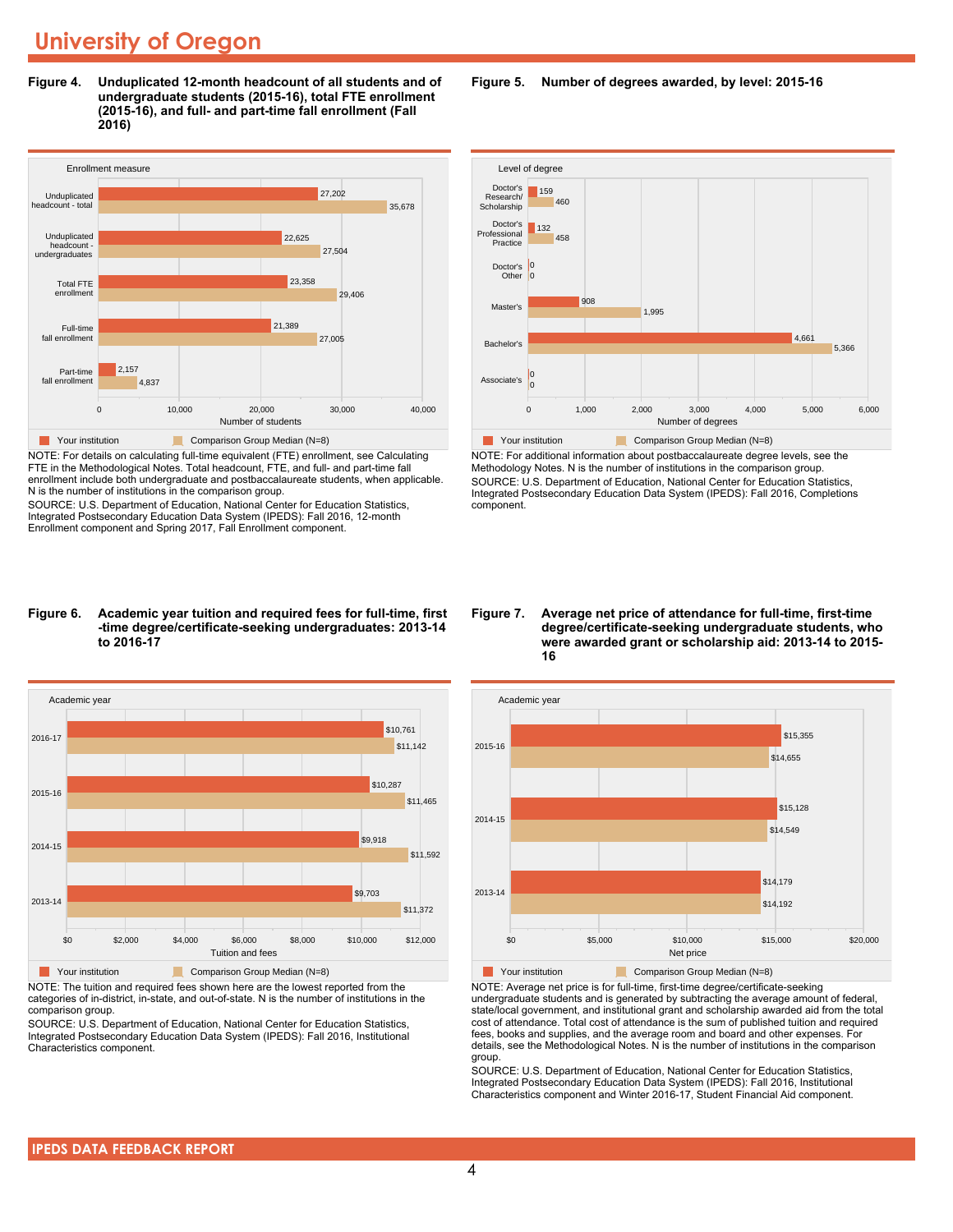**Figure 8. Percent of full-time, first-time degree/certificate-seeking undergraduate students who were awarded grant or scholarship aid from the federal government, state/local government, or the institution, or loans, by type of aid: 2015-16**



NOTE: Any grant aid above includes grant or scholarship aid awarded from the federal government, state/local government, or the institution. Federal grants includes Pell grants and other federal grants. Any loans includes federal loans and other loans awarded to students. For details on how students are counted for financial aid reporting, see Cohort Determination in the Methodological Notes. N is the number of institutions in the comparison group.

SOURCE: U.S. Department of Education, National Center for Education Statistics, Integrated Postsecondary Education Data System (IPEDS): Winter 2016-17, Student Financial Aid component.

#### **Figure 10. Percent of all undergraduates awarded aid, by type of aid: 2015-16**



NOTE: Any grant aid above includes grant or scholarship aid awarded from the federal government, state/local government, the institution, or other sources. Federal loans includes only federal loans awarded to students. N is the number of institutions in the comparison group.

SOURCE: U.S. Department of Education, National Center for Education Statistics, Integrated Postsecondary Education Data System (IPEDS): Winter 2016-17, Student Financial Aid component.





NOTE: Any grant aid above includes grant or scholarship aid awarded from the federal government, state/local government, or the institution. Federal grants includes Pell grants and other federal grants. Any loans includes federal loans and other loans awarded to students. Average amounts of aid were calculated by dividing the total aid awarded by the total number of recipients in each institution. N is the number of institutions in the comparison group.

SOURCE: U.S. Department of Education, National Center for Education Statistics, Integrated Postsecondary Education Data System (IPEDS): Winter 2016-17, Student Financial Aid component.

#### **Figure 11. Average amount of aid awarded to all undergraduates, by type of aid: 2015-16**



NOTE: Any grant aid above includes grant or scholarship aid from the federal government, state/local government, the institution, or other sources. Federal loans includes federal loans to students. Average amounts of aid were calculated by dividing the total aid awarded by the total number of recipients in each institution. N is the number of institutions in the comparison group.

SOURCE: U.S. Department of Education, National Center for Education Statistics, Integrated Postsecondary Education Data System (IPEDS): Winter 2016-17, Student Financial Aid component.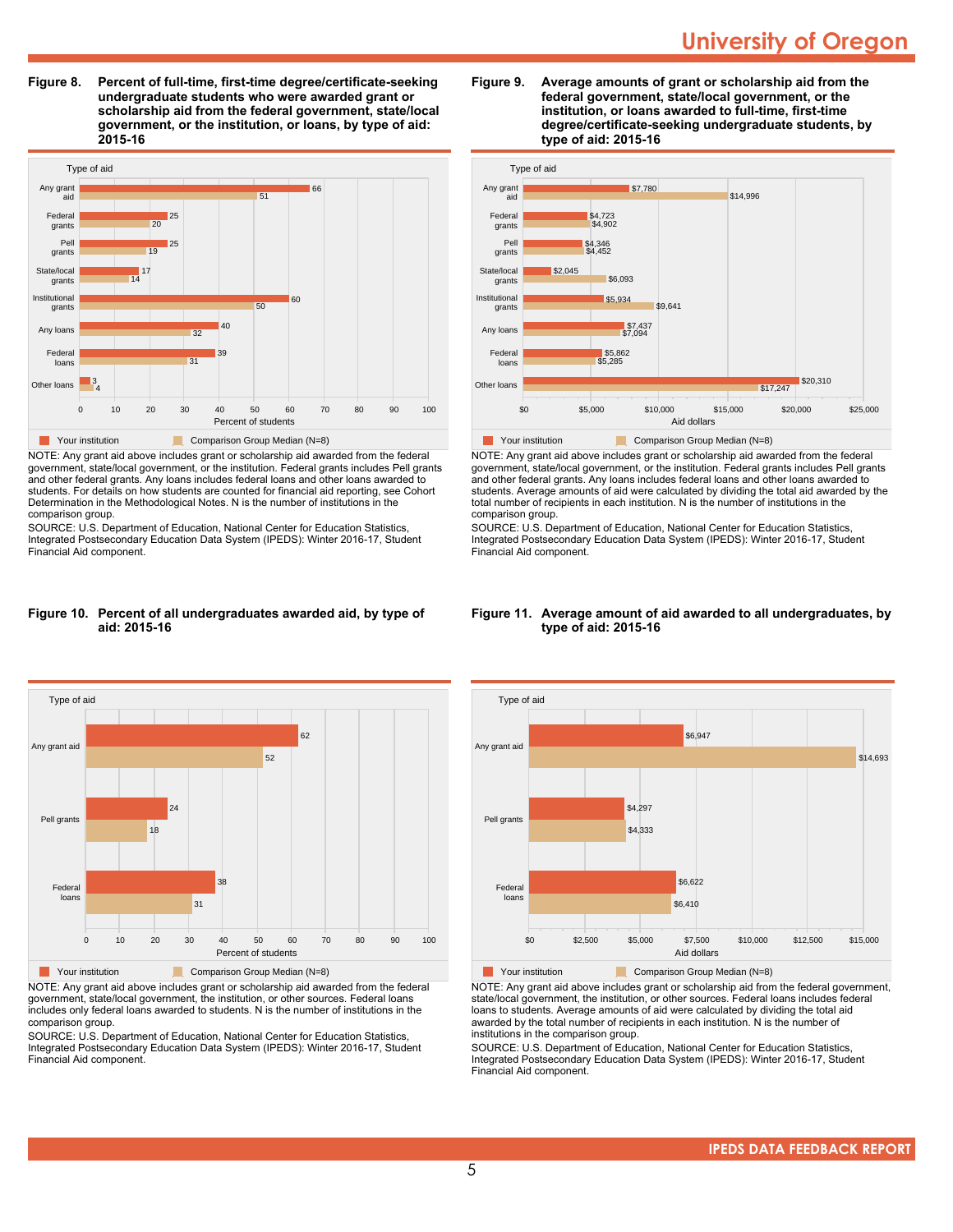**Figure 12. Retention rates of first-time bachelor's degree seeking students, by attendance level: Fall 2015 cohort**



NOTE: Retention rates are measured from the fall of first enrollment to the following fall. Academic reporting institutions report retention data as of the institution's official fall reporting date or as of October 15, 2015. Program reporters determine the cohort with enrollment any time between August 1-October 31, 2015 and retention based on August 1, 2016. Four-year institutions report retention rates for students seeking a bachelor's degree. For more details, see the Methodological Notes. N is the number of institutions in the comparison group.

SOURCE: U.S. Department of Education, National Center for Education Statistics, Integrated Postsecondary Education Data System (IPEDS): Spring 2017, Fall Enrollment component.

#### **Figure 14. Bachelor's degree graduation rates of full-time, first-time degree/certificate-seeking undergraduates within 4 years, 6 years, and 8 years: 2008 cohort**



NOTE: The 4-, 6-, and 8-year graduation rates are calculated using the number students who completed a bachelor's or equivalent degree from a cohort of students who entered the institution seeking a bachelor's or equivalent degree. For details, see the Methodological Notes. N is the number of institutions in the comparison group. Medians are not reported for comparison groups with less than three values.

SOURCE: U.S. Department of Education, National Center for Education Statistics, Integrated Postsecondary Education Data System (IPEDS): Winter 2016-17, 200% Graduation Rates component.



NOTE: Graduation rate cohort includes all full-time, first-time degree/certificate-seeking undergraduate students. Graduation and transfer-out rates are the Student Right-to-Know rates. Only institutions with mission to prepare students to transfer are required to report transfer out. For more details, see the Methodological Notes. N is the number of institutions in the comparison group.

SOURCE: U.S. Department of Education, National Center for Education Statistics, Integrated Postsecondary Education Data System (IPEDS): Winter 2016-17, Graduation Rates component.

#### **IPEDS DATA FEEDBACK REPORT**

#### **Figure 13. Graduation and transfer-out rates of full-time, first-time degree/certificate-seeking undergraduates within 150% of normal time to program completion: 2010 cohort**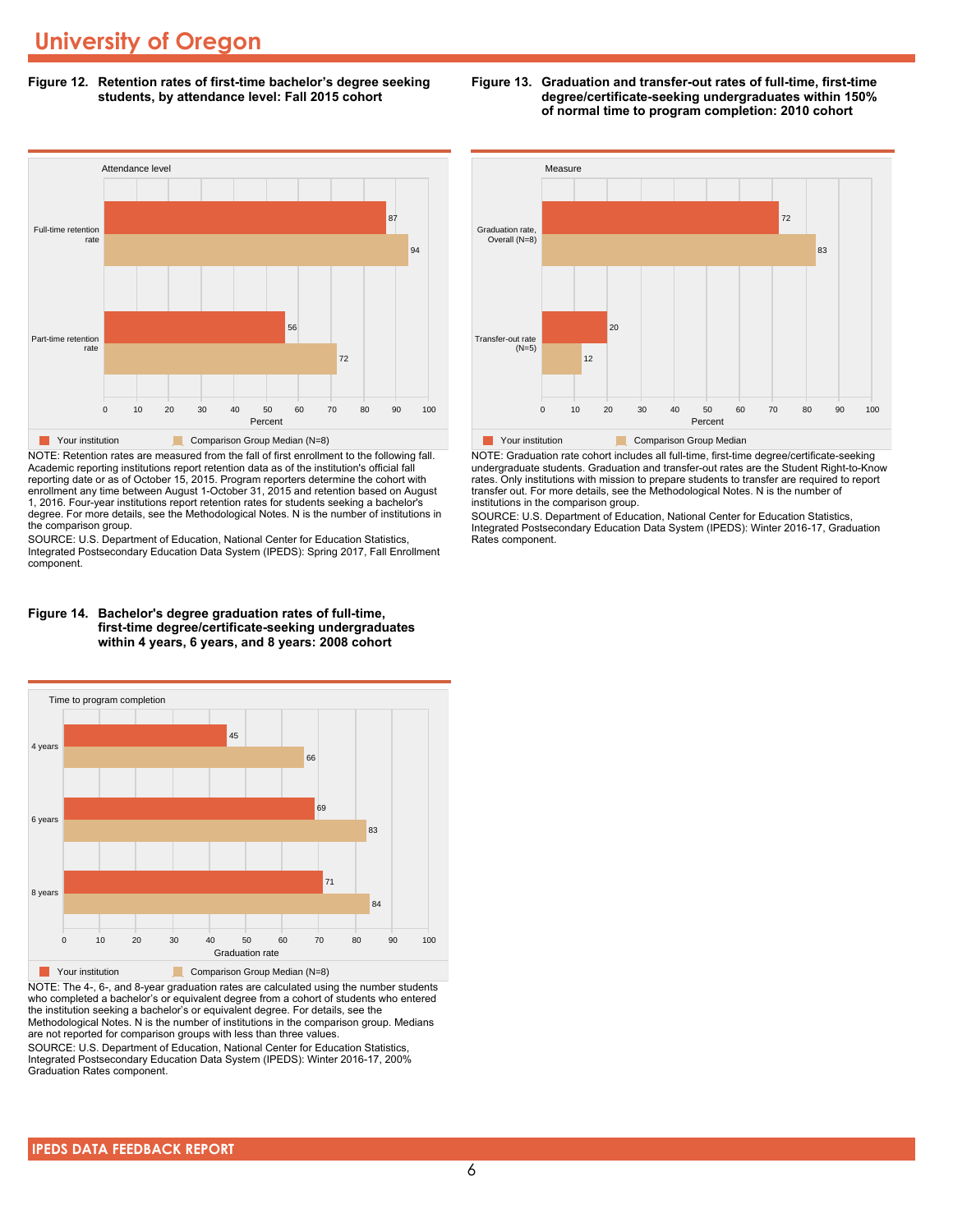**Figure 15. Graduation rates of full-time, first-time degree/certificate-seeking undergraduates within 150% of normal time to program completion, by race/ethnicity: 2010 cohort**



NOTE: For more information about disaggregation of data by race and ethnicity, see the Methodological Notes. The graduation rates are the Student Right-to-Know (SRK) rates. Median values for the comparison group will not add to 100%. N is the number of institutions in the comparison group.

SOURCE: U.S. Department of Education, National Center for Education Statistics, Integrated Postsecondary Education Data System (IPEDS): Winter 2016-17, Graduation Rates component.

**Figure 16. Graduation rates of full-time, first-time degree/certificateseeking undergraduates within 150% of normal time to program completion, by financial aid recipients: 2010 cohort**



NOTE: Graduation rate cohort includes all full-time, first-time degree/certificate-seeking undergraduate students. Data were collected on those students, who at entry of the cohort, were awarded a Pell Grant and students who were awarded a Subsidized Stafford loan, but did not receive a Pell Grant. Graduation rates are the Student Right-to-Know rates. Only institutions with mission to prepare students to transfer are required to report transfer out. For more details, see the Methodological Notes. N is the number of institutions in the comparison group.

SOURCE: U.S. Department of Education, National Center for Education Statistics, Integrated Postsecondary Education Data System (IPEDS): Winter 2016-17, Graduation Rates component.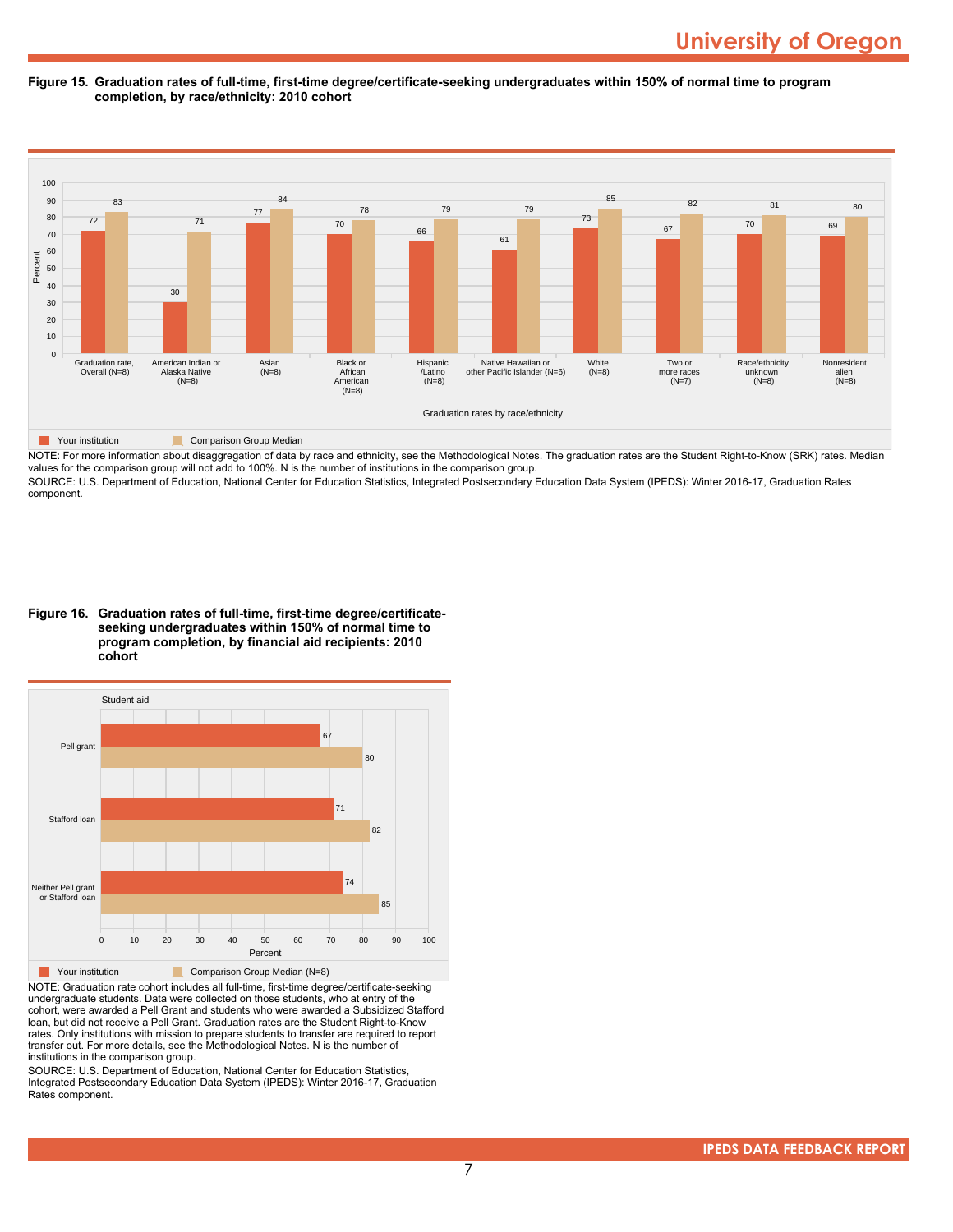#### **Figure 17. Award and enrollment rates of full-time, degree/certificate-seeking undergraduates after 8 years of entry, by prior postsecondary experience: 2008 cohort**



NOTE: Award and enrollment measures are measured from eight years after entering the institution into one of four degree/certificate-seeking undergraduate student cohort (First-time, full-time; First-time, part-time; Non-first-time, full-time; and Non-first-time, part-time). Academic reporting institutions report outcome data as of the institution's official fall reporting date or as of October 15, 2015. Program reporters determine the cohort with enrollment any time between September 1, 2007 and August 31, 2008. For more details, see the Methodological Notes. N is the number of institutions in the comparison group.

SOURCE: U.S. Department of Education, National Center for Education Statistics, Integrated Postsecondary Education Data System (IPEDS): Winter 2016-17, Outcome Measures component.

#### **Figure 18. Award and enrollment rates of part-time, degree/certificate-seeking undergraduates after 8 years of entry, by prior postsecondary experience: 2008 cohort**



NOTE: Award and enrollment measures are measured from eight years after entering the institution into one of four degree/certificate-seeking undergraduate student cohort (First-time, full-time; First-time, part-time; Non-first-time, full-time; and Non-first-time, part-time). Academic reporting institutions report outcome data as of the institution's official fall reporting date or as of October 15, 2015. Program reporters determine the cohort with enrollment any time between September 1, 2007 and August 31, 2008. For more details, see the Methodological Notes. N is the number of institutions in the comparison group.

SOURCE: U.S. Department of Education, National Center for Education Statistics, Integrated Postsecondary Education Data System (IPEDS): Winter 2016-17, Outcome Measures component.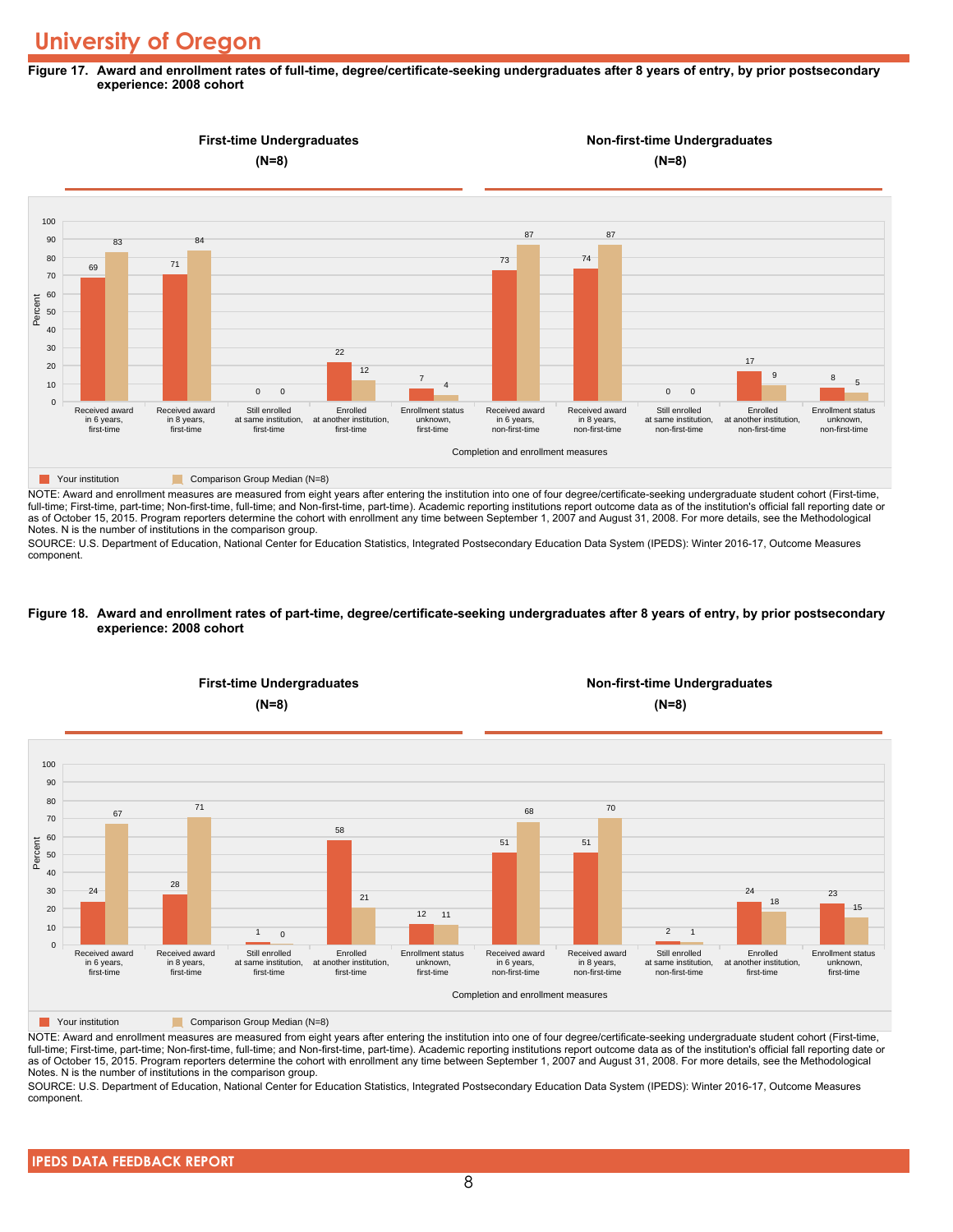**University of Oregon** 

**Figure 19. Percent distribution of core revenues, by source: Fiscal year 2016**

**Figure 20. Core expenses per FTE enrollment, by function: Fiscal year 2016**



NOTE: The comparison group median is based on those members of the comparison group that report finance data using the same accounting standards as the comparison institution. For more information, see the Methodological Notes. N is the number of institutions in the comparison group.

SOURCE: U.S. Department of Education, National Center for Education Statistics, Integrated Postsecondary Education Data System (IPEDS): Spring 2017, Finance component.



NOTE: Expenses per full-time equivalent (FTE) enrollment, particularly instruction, may be inflated because finance data includes all core expenses while FTE reflects credit activity only. For details on calculating FTE enrollment and a detailed definition of core expenses, see the Methodological Notes. N is the number of institutions in the comparison group. SOURCE: U.S. Department of Education, National Center for Education Statistics, Integrated Postsecondary Education Data System (IPEDS): Fall 2016, 12-month Enrollment component and Spring 2017, Finance component.

#### **Figure 21. Full-time equivalent staff, by occupational category: Fall 2016**



NOTE: Graduate assistants are not included. For calculation details, see the Methodological Notes. N is the number of institutions in the comparison group. SOURCE: U.S. Department of Education, National Center for Education Statistics, Integrated Postsecondary Education Data System (IPEDS): Spring 2017, Human Resources component.

#### **Figure 22. Average salaries of full-time instructional non-medical staff equated to 9-months worked, by academic rank: Academic year 2016-17**



**The Comparison Group Median**<br> **Comparison Group Median** 

NOTE: See Methodology Notes for more details on average salary. N is the number of institutions in the comparison group.

SOURCE: U.S. Department of Education, National Center for Education Statistics, Integrated Postsecondary Education Data System (IPEDS): Spring 2017, Human Resources component.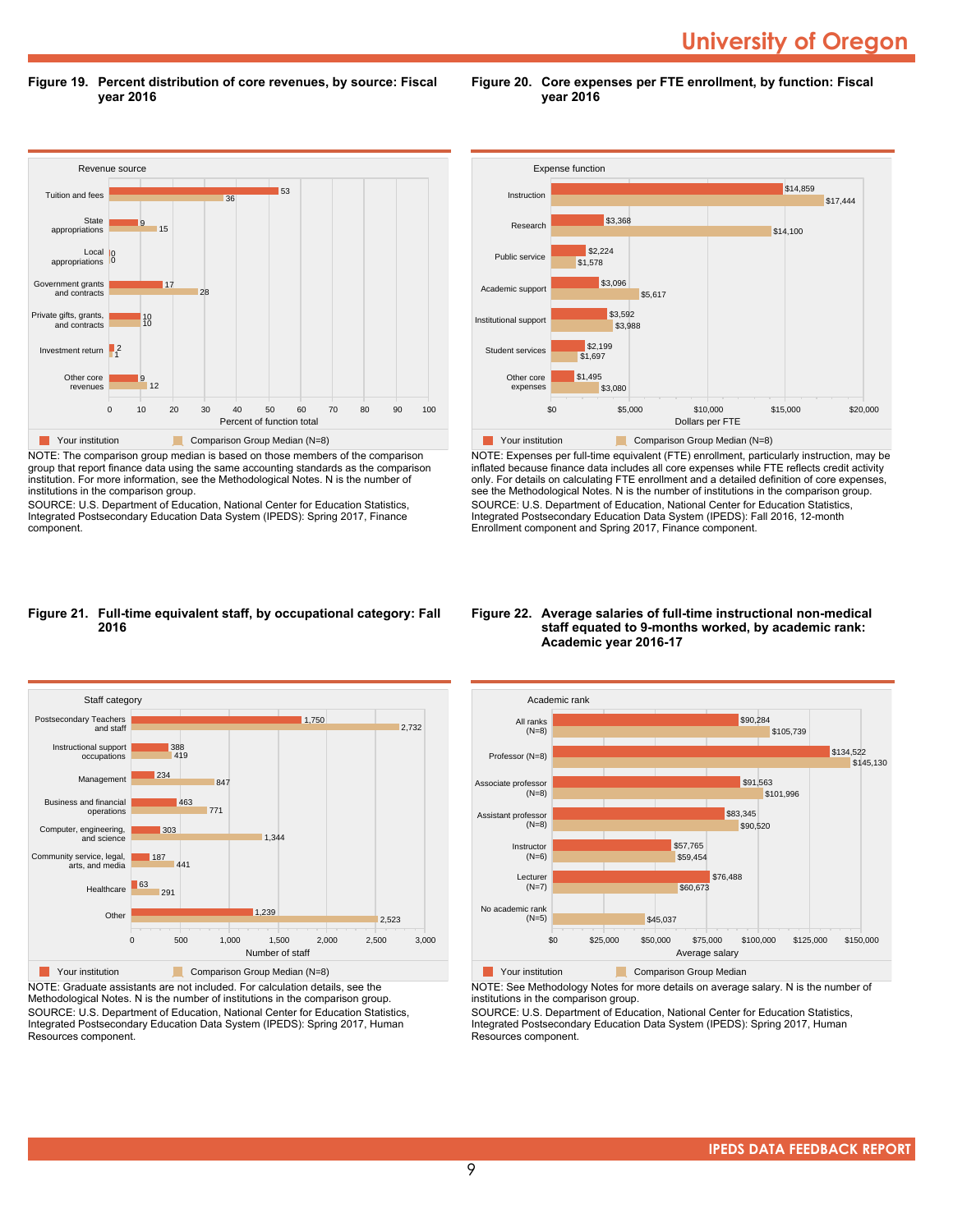### **METHODOLOGICAL NOTES**

#### **Overview**

This report is based on data supplied by institutions to IPEDS during 2016-17 data collection year. Response rates exceeded 99% for most surveys. IPEDS First Look reports at <http://nces.ed.gov/pubsearch/getpubcats.asp?sid=010> provide some information on aggregate institutional responses.

#### **Use of Median Values for Comparison Group**

This report compares your institution's data to the median value for the comparison group for each statistic shown in the figure. If more than one statistic is present in a figure, the median values are determined separately for each indicator or statistic. Medians are not displayed for comparison groups with fewer than three values. Where percentage distributions are presented, median values may not add to 100%. To access all the data used to create the figures included in this report, go to 'Use the Data' portal on the IPEDS website at this provided link (<http://nces.ed.gov/ipeds>).

#### **Missing Statistics**

If a statistic is not reported for your institution, the omission indicates that the statistic is not relevant to your institution and the data were not collected. Not all notes may be applicable to your report.

#### **Use of Imputed Data**

All IPEDS data are subject to imputation for total (institutional) and partial (item) nonresponse. If necessary, imputed values were used to prepare your report.

#### **Data Confidentiality**

IPEDS data are not collected under a pledge of confidentiality.

#### **Disaggregation of Data by Race/Ethnicity**

When applicable, some statistics are disaggregated by race/ethnicity. Data disaggregated by race/ethnicity have been reported using the 1997 Office of Management and Budget categories. Detailed information about the race/ethnicity categories can be found at <https://nces.ed.gov/ipeds/Section/Resources>.

#### **Cohort Determination for Reporting Student Financial Aid, Graduation Rates, and Outcome Measures**

Student cohorts for reporting Student Financial Aid and Graduation Rates data are based on the reporting type of the institution. For institutions that report based on an academic year (those operating on standard academic terms), student counts and cohorts are based on fall term data. Student counts and cohorts for program reporters (those that do not operate on standard academic terms) are based on unduplicated counts of students enrolled during a full 12-month period.

#### **DESCRIPTION OF STATISTICS USED IN THE FIGURES**

#### **Admissions (only for non-open-admissions schools)**

#### *Admissions and Test Score Data*

Admissions and test score data are presented only for institutions that do not have an open admission policy, and apply to first-time, degree/certificate-seeking undergraduate students only. Applicants include only those students who fulfilled all requirements for consideration for admission and who were notified of one of the following actions: admission, non-admission, placement on a wait list, or application withdrawn (by applicant or institution). Admitted applicants (admissions) include wait-listed students who were subsequently offered admission. Early decision, early action, and students who began studies during the summer prior to the fall reporting period are included. For customized Data Feedback Reports, test scores are presented only if scores are required for admission.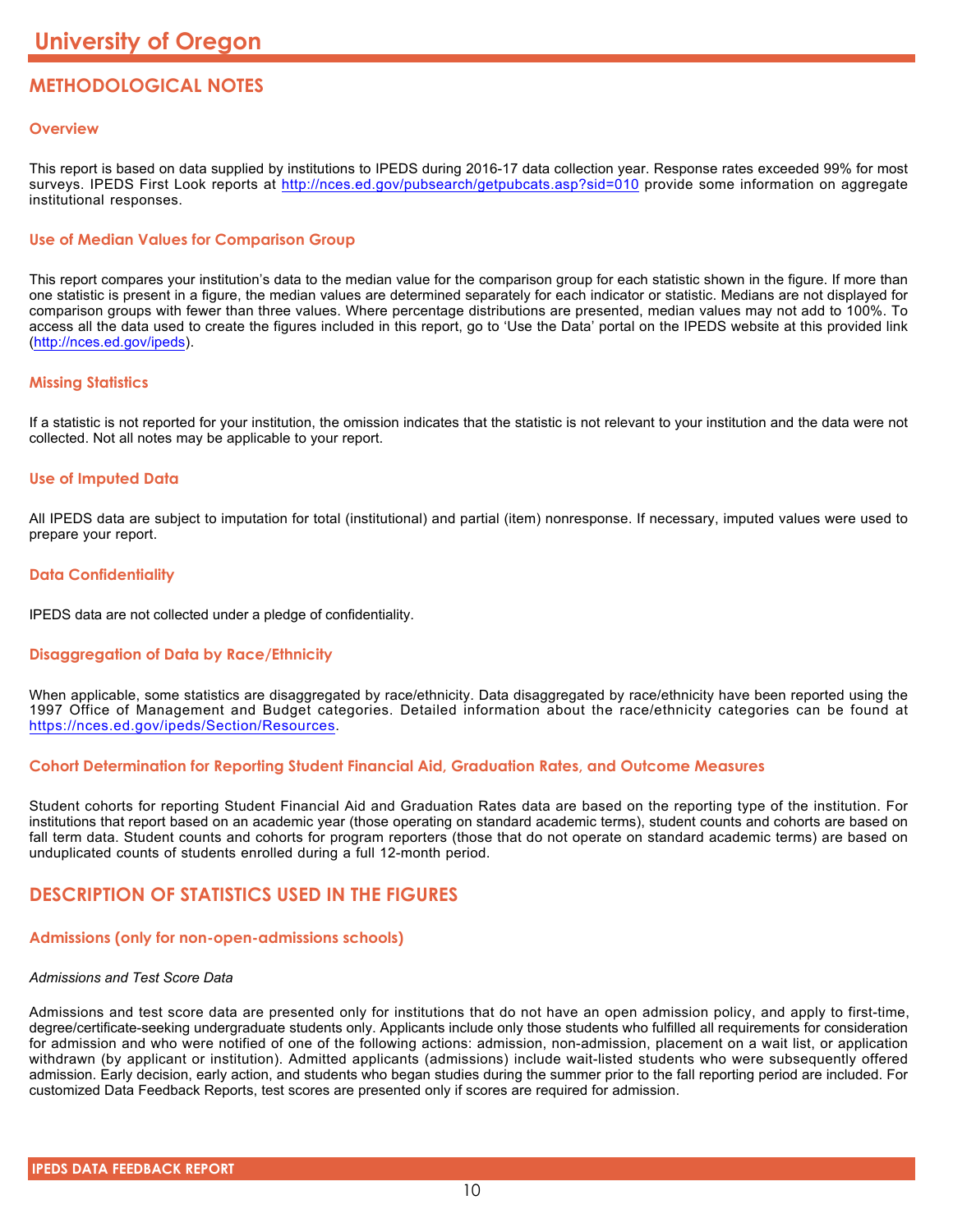#### **Student Enrollment**

#### *FTE Enrollment*

The full-time equivalent (FTE) enrollment used in this report is the sum of the institution's FTE undergraduate enrollment and FTE graduate enrollment (as calculated from or reported on the 12-month Enrollment component). Undergraduate and graduate FTE are estimated using 12-month instructional activity (credit and/or contact hours). See "Calculation of FTE Students (using instructional activity)" in the IPEDS Glossary at <https://surveys.nces.ed.gov/ipeds/VisGlossaryAll.aspx>.

#### *Total Entering Undergraduate Students*

Total entering students are students at the undergraduate level, both full- and part-time, new to the institution in the fall term (or the prior summer term who returned in the fall). This includes all first-time undergraduate students, students transferring into the institution at the undergraduate level, and non-degree/certificate-seeking undergraduates entering in the fall. Only degree-granting, academic year reporting institutions provide total entering student data.

#### **Charges and Net Price**

#### *Average Institutional Net Price*

Average net price is calculated for full-time, first-time degree/certificate-seeking undergraduates who were awarded grant or scholarship aid from the federal government, state/local government, or the institution anytime during the full aid year. For public institutions, this includes only students who paid the in-state or in-district tuition rate. Other sources of grant aid are excluded. Average net price is generated by subtracting the average amount of federal, state/local government, and institutional grant and scholarship aid from the total cost of attendance. Total cost of attendance is the sum of published tuition and required fees, books and supplies, and the average room and board and other expenses.

For the purpose of the IPEDS reporting, aid awarded refers to financial aid that was awarded to, and accepted by, a student. This amount may differ from the aid amount that is disbursed to a student.

#### **Retention, Graduation Rates, and Outcome Measures**

#### *Graduation Rates and Transfer-out Rate*

Graduation rates are those developed to satisfy the requirements of the Student Right-to-Know Act and Higher Education Act, as amended, and are defined as the total number of individuals from a given cohort of full-time, first-time degree/certificate-seeking undergraduates who completed a degree or certificate within a given percent of normal time to complete all requirements of the degree or certificate program; divided by the total number of students in the cohort of full-time, first-time degree/certificate-seeking undergraduates minus any allowable exclusions. Institutions are permitted to exclude from the cohort students who died or were totally and permanently disabled; those who left school to serve in the armed forces or were called up to active duty; those who left to serve with a foreign aid service of the federal government, such as the Peace Corps; and those who left to serve on an official church mission.

A further extension of the traditional Graduation Rates (GR) component which carries forward 100% and 150% graduation rates data previously reported in the GR component is the Graduation Rates 200% (GR200) component, which request information on any additional completers and exclusions from the cohort between 151% and 200% normal time for students to complete all requirements of their program of study.

Transfer-out rate is the total number of students from the cohort who are known to have transferred out of the reporting institution (without earning a degree/award) and subsequently re-enrolled at another institution within the same time period; divided by the same adjusted cohort (initial cohort minus allowable exclusions) as described above. Only institutions with a mission that includes providing substantial preparation for students to enroll in another eligible institution are required to report transfers out.

#### *Retention Rates*

Retention rates are measures at which students persist in their educational program at an institution, expressed as a percentage. For fouryear institutions, this is the percentage of first-time bachelors (or equivalent) degree-seeking undergraduates from the previous fall who are again enrolled in the current fall. For all other institutions this is the percentage of first-time degree/certificate-seeking students from the previous fall who either re-enrolled or successfully completed their program by the current fall. The full-time retention rate is calculated using the percentage of full-time, first-time degree/certificate-seeking undergraduates, while the part-time rate is calculated using the percentage of part-time, first-time degree/certificate-seeking undergraduates.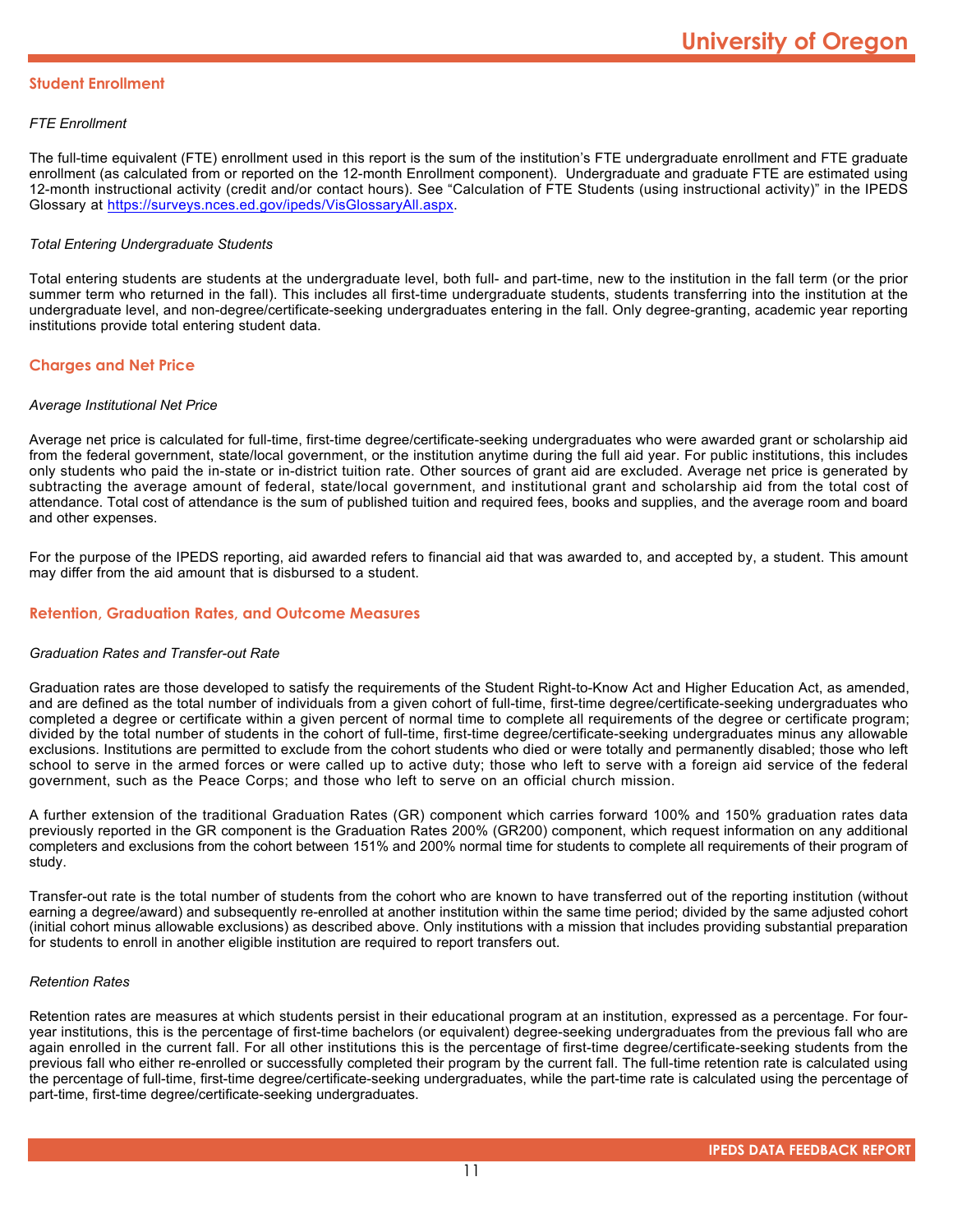#### *Outcome Measures Data*

Alternative measures of student success are reported by degree-granting institutions to describe the outcomes of degree/certificate-seeking undergraduate students who are not only first-time, full-time students, but also part-time attending and non-first-time (transfer-in) students. These measures provide the 6-year and 8-year award-completion rates after entering an institution, which is calculated by dividing the number of total awards at 6- or 8-year status points divided by the adjusted cohort. The initial cohort can be revised and take allowable exclusions resulting in an adjusted cohort. The type of award is not reported, but institutions report the first award earned by the student at each status point. For students who did not earn an undergraduate award after 8-years of entry, the enrollment statuses are reported as either still enrolled at the institution, subsequently transferred out of the institution, or status unknown. Unlike the Graduation Rates data, all reporting institutions must report on their transfer outs regardless if the institution has a mission that provides substantial transfer preparation.

#### **Finance**

#### *Core Revenues*

Core revenues for public institutions reporting under GASB standards include tuition and fees; government (federal, state, and local) appropriations and operating and nonoperating grants/contracts; private gifts, grants, and contracts (private operating grants/contracts plus gifts and contributions from affiliated entities); sales and services of educational activities; investment income; other operating and nonoperating sources; and other revenues and additions (capital appropriations and grants and additions to permanent endowments). "Other core revenues" include federal appropriations, sales and services of educational activities, other operating and nonoperating sources, and other revenues and additions.

Core revenues for private, not-for-profit institutions (and a small number of public institutions) reporting under FASB standards include tuition and fees; government (federal, state, and local) appropriations and grants/contracts; private gifts, grants/contracts (including contributions from affiliated entities); investment return; sales and services of educational activities; and other sources (a generated category of total revenues minus the sum of core and noncore categories on the Finance component). "Other core revenues" include government (federal, state, and local) appropriations, sales and services of educational activities, and other sources.

Core revenues for private, for-profit institutions reporting under FASB standards include tuition and fees; government (federal, state, and local) appropriations and grants/contracts; private grants/ contracts; investment income; sales and services of educational activities; and other sources (a generated category of total revenues minus the sum of core and noncore categories on the Finance component). "Other core revenues" include government (federal, state, and local) appropriations and other sources.

At degree-granting institutions, core revenues exclude revenues from auxiliary enterprises (e.g., bookstores and dormitories), hospitals, and independent operations. Non-degree-granting institutions do no report revenue from auxiliary enterprises in a separate category, and thus may include these amounts in the core revenues from other sources.

#### *Core Expenses*

Core expenses include expenses for instruction, research, public service, academic support, institutional support, student services, grant aid/scholarships and fellowships (net of discounts and allowances), and other functional expenses (a generated category of total expense minus the sum of core and noncore functions on the Finance component). Expenses for operation and maintenance of plant, depreciation, and interest are allocated to each of the other functions. Core expenses at degree-granting institutions exclude expenses for auxiliary enterprises (e.g., bookstores and dormitories), hospitals, and independent operations. Non-degree-granting institutions do not report expenses for auxiliary enterprises in a separate category and thus may include these amounts in the core expenses as other expenses. "Other core expenses" is the sum of grant aid/scholarships and fellowships and other expenses.

#### *Endowment Assets*

Endowment assets, for public institutions under GASB standards, and private, not-for-profit institutions under FASB standards, include gross investments of endowment funds, term endowment funds, and funds functioning as endowment for the institution and any of its foundations and other affiliated organizations. Private, for-profit institutions under FASB do not hold or report endowment assets.

#### *Salaries and Wages*

Salaries and wages for public institutions under GASB standards and private (not-for-profit and for-profit) institutions under FASB standards, include amounts paid as compensation for services to all employees regardless of the duration of service, and amounts made to or on behalf of an individual over and above that received in the form of a salary or wage.